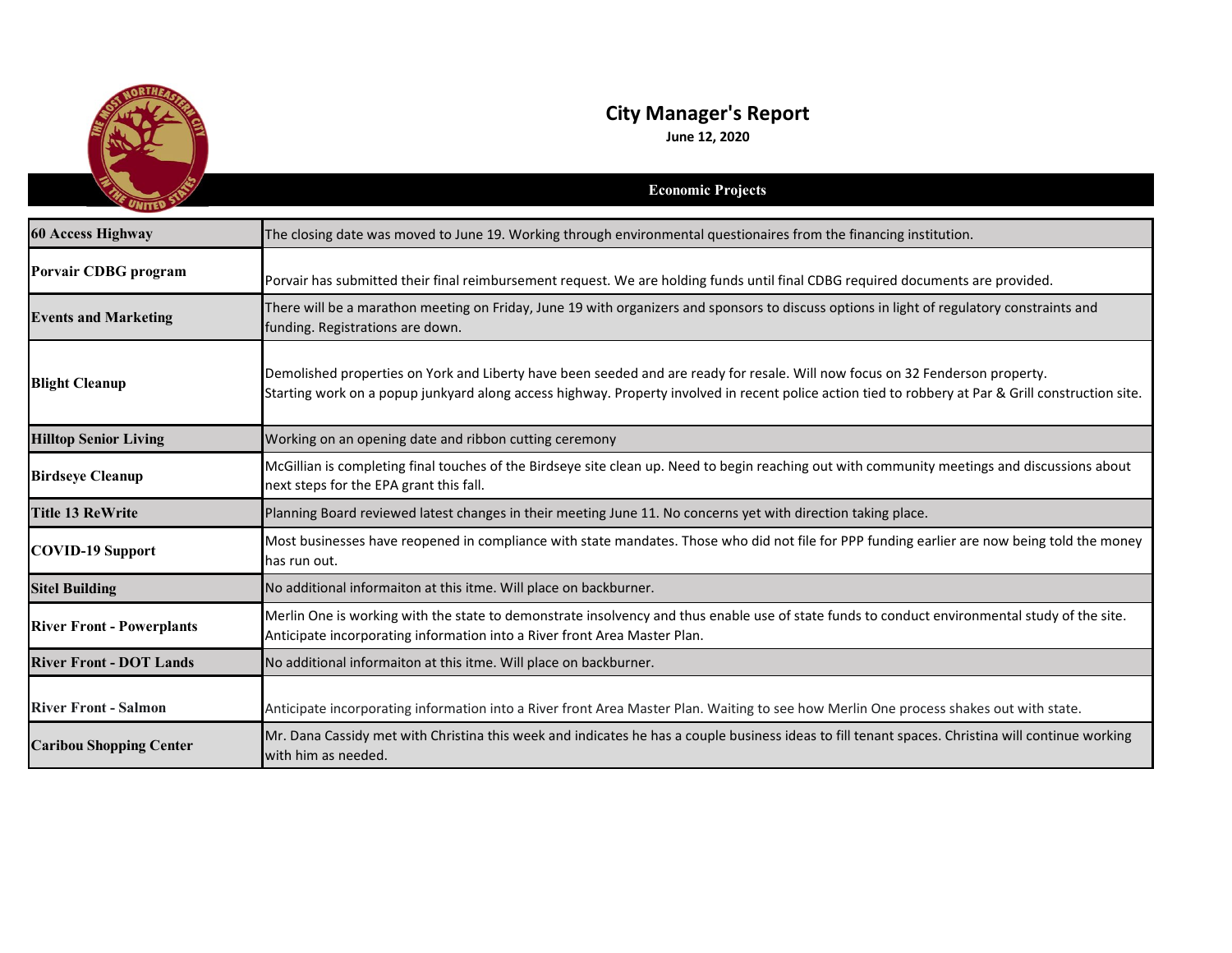|                                           | Other Administrative & Department Projects                                                                                                                                                                                                                                                                                                                                                                                              |
|-------------------------------------------|-----------------------------------------------------------------------------------------------------------------------------------------------------------------------------------------------------------------------------------------------------------------------------------------------------------------------------------------------------------------------------------------------------------------------------------------|
| <b>COVID-19 Status</b>                    | City hall is now open. We will keep screens and sanitation stations in place for customers. Social distancing indicators are in place wihtin office<br>areas.<br>Library circulation is up. Still not open to patrons.<br>Recreation Center will be open on Monday, June 15 for walking and gym use only. Limit of 45 patrons. Patrons will need to bring their own<br>equipment.                                                       |
| <b>Blight Commission</b>                  | The blight toolkit narrative is 75% complete. Still awaiting blight survey data to polish off the report.                                                                                                                                                                                                                                                                                                                               |
| <b>Public Safety Building</b>             | This project is on hold until July. City staff have prepared some alternative designs for discussion with the Council before circling back to the<br>architect.                                                                                                                                                                                                                                                                         |
| <b>Union Negotiations.</b>                | PW union mediation date has been set for June 24 & 25th. It will be conducted at the recreatino center starting at 9am.<br>Several grievances with the police officer union are outstanding and may come to the Council in the near future.                                                                                                                                                                                             |
| <b>Procurement Policy</b>                 | Auditors have provided verbal feedback on the procurement policy. They will provide suplimentary information in writing. The indication is that<br>best practices for private business with fewer than 100 employees is to narrow the spending authority and not bury transactions in paperwork.<br>the city's current transaction review process is consistent with those guidelines.                                                  |
| <b>Charter Revisions</b>                  | The public hearing for charter revision Ordinance #1 has been set for the June 15 Council meeting.                                                                                                                                                                                                                                                                                                                                      |
| <b>Capital Facility Maintenance Plans</b> | Criterium Brown has inspected buildings in the Public Works complex and will prepare their report on those before moving on to the next<br>facilities.                                                                                                                                                                                                                                                                                  |
| <b>Fire Structural Study</b>              | Sewall engineers have reported that structural work on the station trusses will be needed regardless of roof membrane and insulation repairs.<br>They estimate that the city will see a cost savings of nearly \$2,400/year on heating costs. I'm coordinating with Maine Municpal Trust on the<br>project and the financial/liability implications of the project. Should have an answer from the Trust before Council meeting Monday. |
| <b>North Main Street</b>                  | Project is moving forward smoothly. Should be completed on time and on budget.                                                                                                                                                                                                                                                                                                                                                          |
| <b>Snow Plowing RFP</b>                   | 2nd draft of RFP is complete and available for Council input. Tentative publication date being the last week of June.                                                                                                                                                                                                                                                                                                                   |
| <b>Wage Policy</b>                        | Information proivded to Council last year, has been updated with the most current data from the Maine Municipal salary survey and Bureau of<br>Labor Statistics data. Policy narrative still needs to be refined.                                                                                                                                                                                                                       |
| <b>Cable Franchise Renewal</b>            | On hold per Council direction                                                                                                                                                                                                                                                                                                                                                                                                           |
| <b>General Plan Update</b>                | On hold until Blight Commtitee work is done.                                                                                                                                                                                                                                                                                                                                                                                            |
| <b>River Road</b>                         | No changes since last report. Continue to monitor latest failures. Need to discuss real estate options pertaining to Dr. Chomka property.                                                                                                                                                                                                                                                                                               |
| <b>High Street</b>                        | Awating final decision of completion from DOT.                                                                                                                                                                                                                                                                                                                                                                                          |